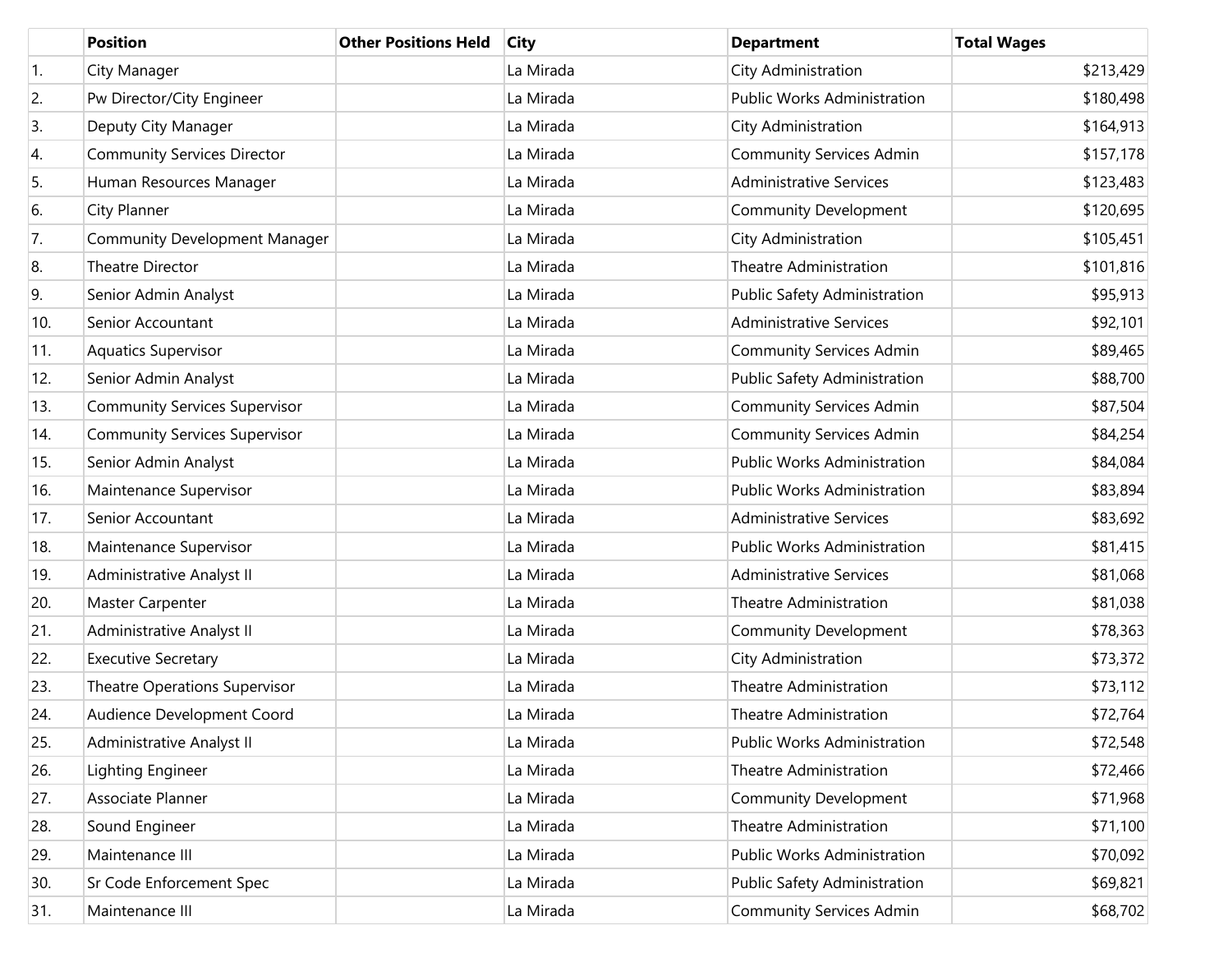| 32. | <b>Community Services Coordinator</b> | La Mirada | <b>Community Services Admin</b>    | \$67,216 |
|-----|---------------------------------------|-----------|------------------------------------|----------|
| 33. | Deputy City Clerk                     | La Mirada | City Administration                | \$67,009 |
| 34. | Public Safety Assistant               | La Mirada | Public Safety Administration       | \$66,870 |
| 35. | <b>Public Safety Specialist</b>       | La Mirada | Public Safety Administration       | \$66,863 |
| 36. | <b>Graphics And Tech Coordinator</b>  | La Mirada | Communications                     | \$66,800 |
| 37. | Safety Education Officer              | La Mirada | Public Safety Administration       | \$66,263 |
| 38. | Project Manager                       | La Mirada | <b>Public Works Administration</b> | \$65,593 |
| 39. | Public Safety Assistant               | La Mirada | Public Safety Administration       | \$65,442 |
| 40. | <b>Account Technician III</b>         | La Mirada | <b>Administrative Services</b>     | \$64,355 |
| 41. | Maintenance III                       | La Mirada | Public Works Administration        | \$63,671 |
| 42. | Maintenance III                       | La Mirada | Public Works Administration        | \$62,428 |
| 43. | <b>Community Services Coordinator</b> | La Mirada | <b>Community Services Admin</b>    | \$61,777 |
| 44. | Maintenance II                        | La Mirada | <b>Public Works Administration</b> | \$61,385 |
| 45. | Account Technician III                | La Mirada | <b>Administrative Services</b>     | \$60,852 |
| 46. | Maintenance II                        | La Mirada | <b>Public Works Administration</b> | \$60,772 |
| 47. | Maintenance II                        | La Mirada | Public Works Administration        | \$59,653 |
| 48. | <b>Department Secretary</b>           | La Mirada | Public Safety Administration       | \$59,289 |
| 49. | House Manager                         | La Mirada | <b>Theatre Administration</b>      | \$58,309 |
| 50. | Maintenance II                        | La Mirada | Public Works Administration        | \$58,295 |
| 51. | <b>Department Secretary</b>           | La Mirada | <b>Community Services Admin</b>    | \$57,696 |
| 52. | Project Manager                       | La Mirada | <b>Public Works Administration</b> | \$56,741 |
| 53. | Maintenance I                         | La Mirada | Public Works Administration        | \$55,227 |
| 54. | <b>Department Secretary</b>           | La Mirada | Public Works Administration        | \$55,225 |
| 55. | Secretary                             | La Mirada | <b>Community Development</b>       | \$53,413 |
| 56. | Maintenance I                         | La Mirada | <b>Public Works Administration</b> | \$53,310 |
| 57. | Maintenance I                         | La Mirada | <b>Public Works Administration</b> | \$53,163 |
| 58. | Human Resources Technician            | La Mirada | <b>Administrative Services</b>     | \$52,734 |
| 59. | Maintenance I                         | La Mirada | <b>Public Works Administration</b> | \$52,646 |
| 60. | Account Technician I                  | La Mirada | <b>Administrative Services</b>     | \$52,488 |
| 61. | Maintenance I                         | La Mirada | <b>Public Works Administration</b> | \$52,223 |
| 62. | Maintenance I                         | La Mirada | <b>Public Works Administration</b> | \$51,305 |
| 63. | Maintenance I                         | La Mirada | Public Works Administration        | \$51,239 |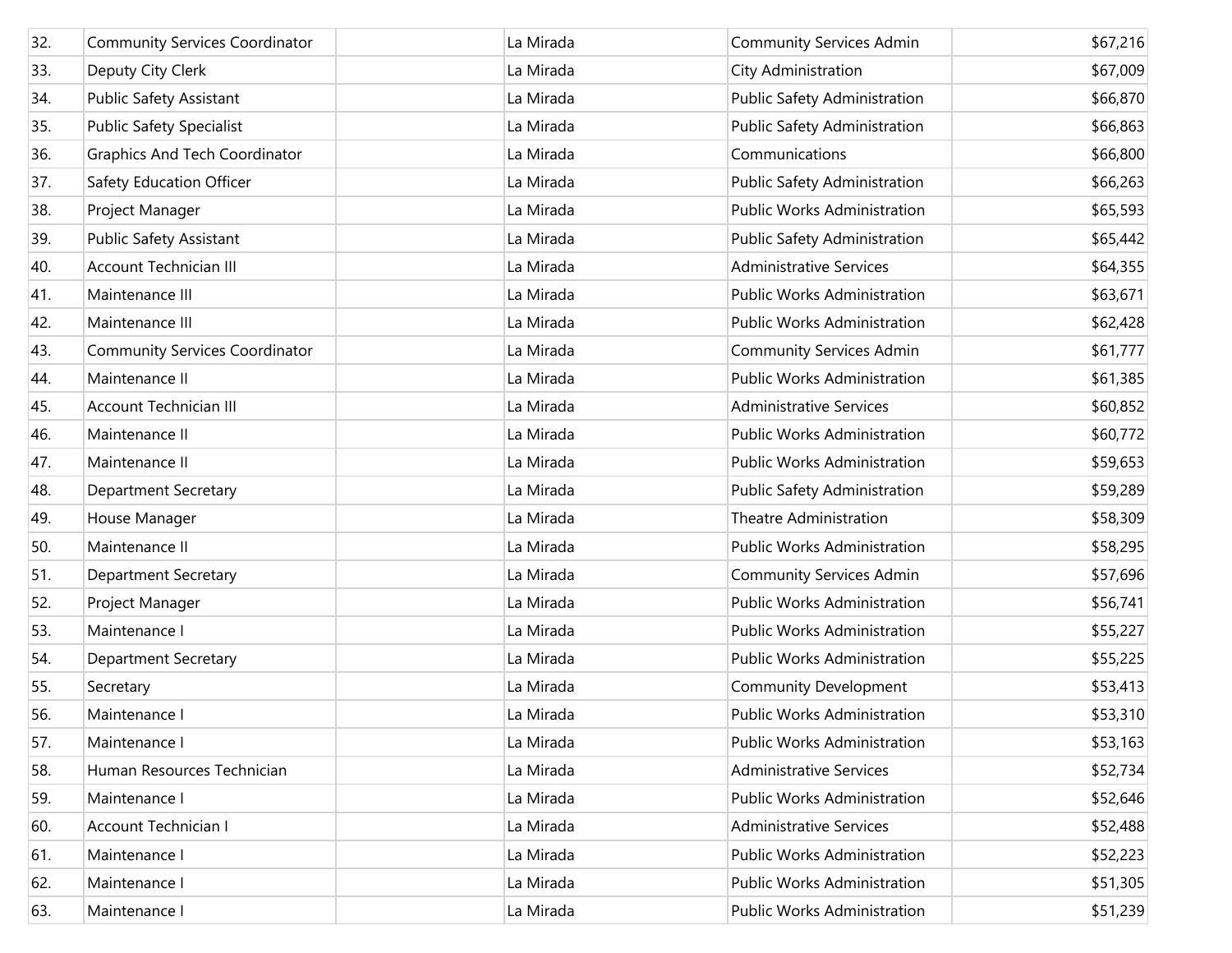| 64. | Maintenance I                         |       | La Mirada | <b>Public Works Administration</b> | \$51,100 |
|-----|---------------------------------------|-------|-----------|------------------------------------|----------|
| 65. | Maintenance I                         |       | La Mirada | <b>Public Works Administration</b> | \$51,064 |
| 66. | Maintenance I                         |       | La Mirada | Public Works Administration        | \$50,835 |
| 67. | Maintenance I                         |       | La Mirada | Public Works Administration        | \$50,388 |
| 68. | Maintenance I                         |       | La Mirada | Public Works Administration        | \$41,445 |
| 69. | Supervising Lifeguard                 |       | La Mirada | <b>Community Services Admin</b>    | \$41,149 |
| 70. | Lead Guest Services Associate         |       | La Mirada | <b>Community Services Admin</b>    | \$39,135 |
| 71. | <b>Community Services Coordinator</b> |       | La Mirada | <b>Community Services Admin</b>    | \$39,046 |
| 72. | Stagehand II                          |       | La Mirada | <b>Theatre Administration</b>      | \$38,416 |
| 73. | Secretary                             |       | La Mirada | Theatre Administration             | \$37,259 |
| 74. | Public Safety Officer II              |       | La Mirada | Public Safety Administration       | \$36,219 |
| 75. | Code Enforcement Spec Hrly            |       | La Mirada | Public Safety Administration       | \$36,211 |
| 76. | Clerk Typist Hourly                   |       | La Mirada | <b>Public Works Administration</b> | \$34,719 |
| 77. | Supervising Lifeguard                 |       | La Mirada | <b>Community Services Admin</b>    | \$34,637 |
| 78. | <b>Box Office Coordinator</b>         |       | La Mirada | <b>Theatre Administration</b>      | \$33,869 |
| 79. | Lead Guest Services Associate         |       | La Mirada | <b>Community Services Admin</b>    | \$32,211 |
| 80. | Supervising Lifeguard                 |       | La Mirada | <b>Community Services Admin</b>    | \$31,072 |
| 81. | Clerk Typist Hourly                   |       | La Mirada | Public Works Administration        | \$30,541 |
| 82. | Lead Guest Services Associate         |       | La Mirada | <b>Community Services Admin</b>    | \$30,045 |
| 83. | Senior Recreation Leader I            | Usher | La Mirada | <b>Community Services Admin</b>    | \$29,834 |
| 84. | Maintenance Worker                    |       | La Mirada | <b>Theatre Administration</b>      | \$29,299 |
| 85. | Assistant Pool Technician             |       | La Mirada | <b>Community Services Admin</b>    | \$29,279 |
| 86. | Senior Recreation Leader I            |       | La Mirada | <b>Community Services Admin</b>    | \$29,222 |
| 87. | Technician                            |       | La Mirada | <b>Community Services Admin</b>    | \$28,426 |
| 88. | Code Enforcement Spec Hrly            |       | La Mirada | Public Safety Administration       | \$27,654 |
| 89. | Supervising Lifeguard                 |       | La Mirada | <b>Community Services Admin</b>    | \$27,239 |
| 90. | Clerk Typist Hourly                   |       | La Mirada | City Administration                | \$26,564 |
| 91. | <b>Box Office Associate</b>           |       | La Mirada | Theatre Administration             | \$26,513 |
| 92. | Maintenance Worker                    |       | La Mirada | <b>Public Works Administration</b> | \$26,261 |
| 93. | Secretary Hourly                      |       | La Mirada | <b>Administrative Services</b>     | \$26,054 |
| 94. | Public Safety Officer I               |       | La Mirada | Public Safety Administration       | \$25,826 |
| 95. | Supervising Lifeguard                 |       | La Mirada | <b>Community Services Admin</b>    | \$25,516 |